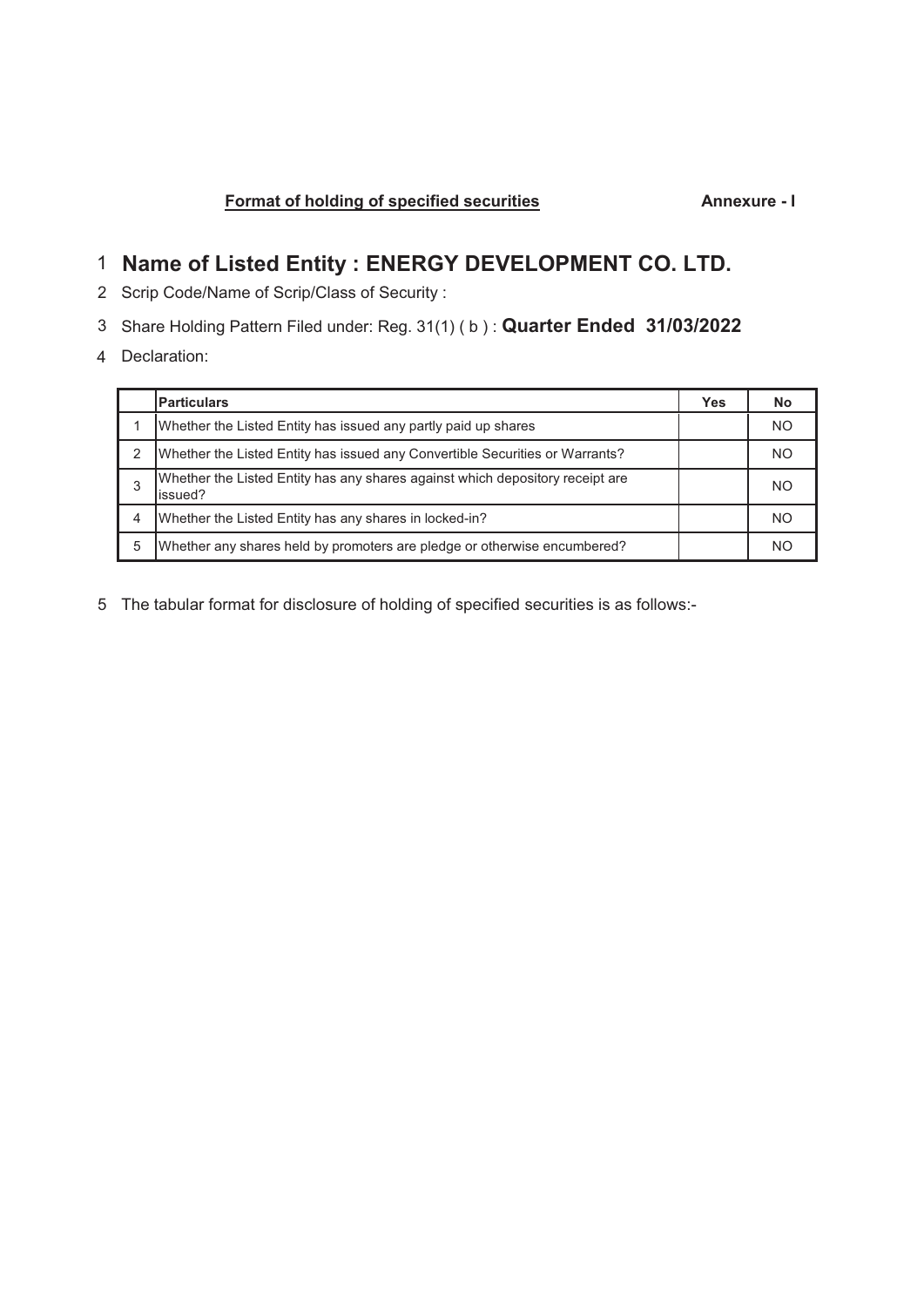| Number of equity<br>shares held in<br>dematerialized<br>form<br>(XIV)                                                                         |                                                    |                                                           |            | 27616041       | 19856753      |                    |                         |                   |     |                |                 | 47472794 |
|-----------------------------------------------------------------------------------------------------------------------------------------------|----------------------------------------------------|-----------------------------------------------------------|------------|----------------|---------------|--------------------|-------------------------|-------------------|-----|----------------|-----------------|----------|
| otherwise encumbered<br>(XIII)                                                                                                                | total Shares<br>As a % of                          | held<br>ê                                                 |            | 0.000          | 0.000         |                    |                         |                   |     |                |                 | 0.000    |
|                                                                                                                                               | ş<br>$\widehat{a}$                                 |                                                           |            | $\circ$        | $\circ$       |                    |                         |                   |     |                |                 | 0        |
|                                                                                                                                               | total Shares<br>As a % of                          | held<br>ê                                                 |            | 0.000          | 0.000         |                    |                         |                   |     |                |                 | 0.000    |
| ξ                                                                                                                                             | ş<br>a)                                            |                                                           |            | $\circ$        | $\circ$       |                    |                         |                   |     |                |                 | 0        |
| No. of Shares Shareholding as   Number of Locked in shares   Number of Shares pledged or<br>full conversion<br>of convertible<br>a % assuming | securities (as a<br>percentage of<br>diluted share | $(X)$ = $(V  V)$ + $(X)$ as<br>a % of (A+B+C)<br>capital) |            | 58.139         | 41.861        |                    |                         |                   |     |                |                 | 100.000  |
| convertible<br>Underlying<br>(Including<br>securities                                                                                         | Warrants)<br>g                                     |                                                           |            | $\circ$        | $\circ$       |                    |                         |                   |     |                |                 | 0        |
|                                                                                                                                               | Total as a %<br>đ                                  | $(A+BA)$                                                  |            | 58.139         | 41.861        |                    |                         |                   |     |                |                 | 100.000  |
| Number of Voting Rights held in each class of securities                                                                                      |                                                    | Total                                                     |            | 27616041       | 19883959      |                    |                         |                   |     |                |                 | 47500000 |
| $\widetilde{\mathbf{g}}$                                                                                                                      | No. of Voting Rights                               | Class eg:y                                                |            | $\circ$        | $\circ$       |                    |                         |                   |     |                |                 | 0        |
|                                                                                                                                               |                                                    | Class eg:x                                                |            | 27616041       | 19883959      |                    |                         |                   |     |                |                 | 47500000 |
| (calculated<br>total no. of<br>asa% of<br>shares                                                                                              | as per SCRR,<br>1957)                              | (VIII) As a %<br>of (A+B+C2)                              |            | 58.139         | 41.861        |                    |                         |                   |     |                |                 | 100.000  |
| Nos. of No. of fully paid- No. of partly No. of shares Total nos. shares Shareholding<br>$(M) + (N) + (N)$<br>held                            |                                                    |                                                           |            | 27616041       | 19883959      |                    |                         |                   |     |                |                 | 47500000 |
| underlying<br>Receipt                                                                                                                         | $\widehat{\epsilon}$                               |                                                           |            | $\circ$        | $\circ$       |                    |                         |                   |     |                |                 |          |
| equity shares Depository<br>paid-up<br>held<br>ε                                                                                              |                                                    |                                                           |            | $\circ$        | $\circ$       |                    |                         |                   |     |                |                 | 0        |
| shares held<br>up equity<br>$\tilde{\epsilon}$                                                                                                |                                                    |                                                           |            | 27616041       | 19883959      |                    |                         |                   |     |                |                 | 47500000 |
| shareholde<br>ະ≘                                                                                                                              |                                                    |                                                           |            | $\circ$        | 23728         |                    |                         |                   |     |                |                 | 23734    |
| Categor Category of shareholder<br>€                                                                                                          |                                                    |                                                           | Promoter & | Promoter Group | Public        | Non Promoter - Non | Public                  | Shares underlying | DRS | Shares held by | Employee Trusts | TOTAL    |
| ≻∈                                                                                                                                            |                                                    |                                                           |            | ₹              | $\widehat{B}$ |                    | $\overline{\mathbb{C}}$ |                   | G   |                | (2)             |          |

**Table I - Summary Statement holding of specified securities**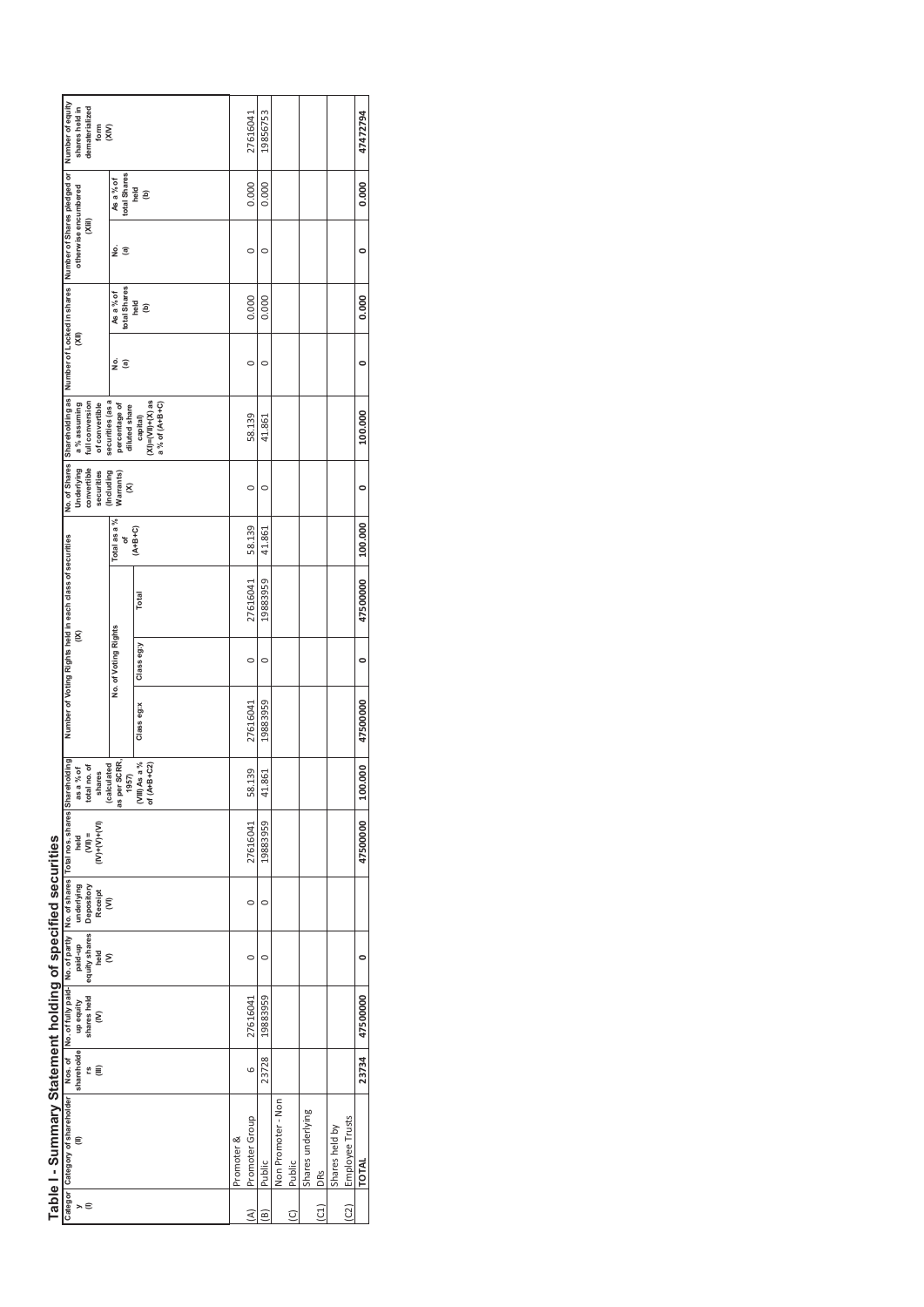|                                                                                      | dematerialized form<br>Number of equity<br>shares held in<br>(XN)                                         |                             |                                                                          | $\circ$ | 13404867                              | 9250001    | 4144866                 | 10000        | $\circ$                                      | $\circ$                         | $\circ$   | 14211174                | 11800000                          | 1825000                            | 586174                    | $\circ$ | $\circ$                 | 27616041         | $\circ$ |                   | $\circ$                                         | $\circ$    | $\circ$      | $\circ$                       | $\circ$   | $\circ$ | $\circ$          |                           |                 | 27616041                              |
|--------------------------------------------------------------------------------------|-----------------------------------------------------------------------------------------------------------|-----------------------------|--------------------------------------------------------------------------|---------|---------------------------------------|------------|-------------------------|--------------|----------------------------------------------|---------------------------------|-----------|-------------------------|-----------------------------------|------------------------------------|---------------------------|---------|-------------------------|------------------|---------|-------------------|-------------------------------------------------|------------|--------------|-------------------------------|-----------|---------|------------------|---------------------------|-----------------|---------------------------------------|
|                                                                                      |                                                                                                           |                             | As a % of<br>total Shares<br>held<br>(b)                                 | 0.000   | 0.000                                 | 0.000      | 0.000                   | 0.000        | 0.000                                        | 0.000                           | 0.000     | 0.000                   | 0.000                             | 0.000                              | 0.000                     | 0.000   | 0.000                   | 0.000            | 0.000   |                   | 0.000                                           | 0.000      | 0.000        | 0.000                         | 0.000     | 0.000   | 0.000            |                           |                 | 0.000                                 |
|                                                                                      | Number of Shares pledged or<br>otherwise encumbered<br>(xii)                                              | $\frac{6}{6}$ $\widehat{a}$ |                                                                          | $\circ$ | $\circ$                               | $\circ$    | $\circ$                 | $\circ$      | $\circ$                                      | $\circ$                         | $\circ$   | $\circ$                 | $\circ$                           | $\circ$                            | $\circ$                   | $\circ$ | $\circ$                 | $\circ$          | $\circ$ |                   | $\circ$                                         | $\circ$    | $\circ$      | $\circ$                       | $\circ$   | $\circ$ | $\circ$          |                           |                 | $\circ$                               |
|                                                                                      |                                                                                                           |                             | As a % of<br>total Shares<br>held<br>(b)                                 | 0.000   | 0.000                                 | 0.000      | 0.000                   | 0.000        | 0.000                                        | 0.000                           | 0.000     | 0.000                   | 0.000                             | 0.000                              | 0.000                     | 0.000   | 0.000                   | 0.000            | 0.000   |                   | 0.000                                           | 0.000      | 0.000        | 0.000                         | 0.000     | 0.000   | 0.000            |                           |                 | 0.000                                 |
|                                                                                      | Number of Locked in shares<br>ξ                                                                           | e a                         |                                                                          | $\circ$ | $\circ$                               | $\circ$    | $\circ$                 | $\circ$      | $\circ$                                      | $\circ$                         | $\circ$   | $\circ$                 | $\circ$                           | $\circ$                            | $\circ$                   | $\circ$ | $\circ$                 | $\circ$          | $\circ$ |                   | $\circ$                                         | $\circ$    | $\circ$      | $\circ$                       | $\circ$   | $\circ$ | $\circ$          |                           |                 | $\circ$                               |
|                                                                                      | Shareholding as a<br>% assuming full<br>securities (as a<br>percentage of<br>conversion of<br>convertible | diluted share<br>capital)   | $(XI)=\begin{cases} (2+6I) + (10I) & (3+6I) \ (2+6I) & (2I) \end{cases}$ | 0.000   | 28.221                                | 19.474     | 8.726                   | 0.021        | 0.000                                        | 0.000                           | 0.000     | 29.918                  | 24.842                            | 3.842                              | 1.234                     | 0.000   | 0.000                   | 58.139           | 0.000   |                   | 0.000                                           | 0.000      | 0.000        | 0.000                         | 0.000     | 0.000   | 0.000            |                           |                 | 58.139                                |
|                                                                                      | No. of Shares<br>Underlying<br>Outstanding<br>convertible<br>securities<br>(Including                     | <b>Warrants</b><br>8        |                                                                          | $\circ$ | $\circ$                               | $\circ$    | $\circ$                 | $\circ$      | $\circ$                                      | $\circ$                         | $\circ$   | $\circ$                 | $\circ$                           | $\circ$                            | $\circ$                   | $\circ$ | $\circ$                 | $\circ$          | $\circ$ |                   | $\circ$                                         | $\circ$    | $\circ$      | $\circ$                       | $\circ$   | $\circ$ | $\circ$          |                           |                 | $\circ$                               |
|                                                                                      |                                                                                                           | Total as a %                | of Total<br>Voting<br>rights                                             | 0.000   | 28.221                                | 19.474     | 8.726                   | 0.021        | 0.000                                        | 0.000                           | 0.000     | 29.918                  | 24.842                            | 3.842                              | 1.234                     | 0.000   | 0.000                   | 58.139           | 0.000   |                   | 0.000                                           | 0.000      | 0.000        | 0.000                         | 0.000     | 0.000   | 0.000            |                           |                 | 58.139                                |
|                                                                                      | Number of Voting Rights held in each class of securities<br>$\widetilde{\mathsf{g}}$                      |                             | Total                                                                    | $\circ$ | 13404867                              | 9250001    | 4144866                 | 10000        | $\circ$                                      | $\circ$                         | $\circ$   | 14211174                | 11800000                          | 1825000                            | 586174                    | $\circ$ | $\circ$                 | 27616041         | $\circ$ |                   | $\circ$                                         | $\circ$    | $\circ$      | $\circ$                       | $\circ$   | $\circ$ | $\circ$          |                           |                 | 27616041                              |
|                                                                                      |                                                                                                           | No. of Voting Rights        | Class<br>$\overline{\phantom{a}}$                                        | $\circ$ | $\circ$                               | $\circ$    | $\circ$                 | $\circ$      | $\circ$                                      | $\circ$                         | $\circ$   | $\circ$                 | $\circ$                           | $\circ$                            | $\circ$                   | $\circ$ | $\circ$                 | $\circ$          | $\circ$ |                   | $\circ$                                         | $\circ$    | $\circ$      | $\circ$                       | $\circ$   | $\circ$ | $\circ$          |                           |                 | $\circ$                               |
|                                                                                      |                                                                                                           |                             | Class<br>x                                                               | $\circ$ | 13404867                              | 9250001    | 4144866                 | 10000        | $\circ$                                      | $\circ$                         | c         | 14211174                | 11800000                          | 1825000                            | 586174                    | $\circ$ | $\circ$                 | 27616041         | $\circ$ |                   | $\circ$                                         | $\circ$    | $\circ$      | $\circ$                       | $\circ$   | $\circ$ | $\circ$          |                           |                 | 27616041                              |
|                                                                                      | Shareholding<br>as per SCRR,<br>% calculated<br>As a % of<br>(A+B+C2)<br>(MII)<br>1957                    |                             |                                                                          | 0.000   | 28.221                                | 19.474     | 8.726                   | 0.021        | 0.000                                        | 0.000                           | 0.000     | 29.918                  | 24.842                            | 3.842                              | 1.234                     | 0.000   | 0.000                   | 58.139           | 0.000   |                   | 0.000                                           | 0.000      | 0.000        | 0.000                         | 0.000     | 0.000   | 0.000            |                           |                 | 58.139                                |
|                                                                                      | Total nos. shares<br>$(M+(M+M)) = (N)$<br>held                                                            |                             |                                                                          | $\circ$ | 13404867                              | 9250001    | 4144866                 | 10000        | $\circ$                                      | $\circ$                         | $\circ$   | 14211174                | 11800000                          | 1825000                            | 586174                    | $\circ$ | $\circ$                 | 27616041         | $\circ$ |                   | $\circ$                                         | $\circ$    | $\circ$      | $\circ$                       | $\circ$   | $\circ$ | $\circ$          |                           |                 | 27616041                              |
|                                                                                      | underlying<br>Depository<br>Nos. of<br>shares<br>Receipt<br>(VI)                                          |                             |                                                                          | $\circ$ | $\circ$                               | $\circ$    | $\circ$                 | $\circ$      | $\circ$                                      | $\circ$                         | $\circ$   | $\circ$                 | $\circ$                           | $\circ$                            | $\circ$                   | $\circ$ | $\circ$                 | $\circ$          | $\circ$ |                   | $\circ$                                         | $\circ$    | $\circ$      | $\circ$                       | $\circ$   | $\circ$ | $\circ$          |                           |                 | $\circ$                               |
|                                                                                      | equity shares<br>No. of partly<br>paid-up<br>held<br>ε                                                    |                             |                                                                          | $\circ$ | $\circ$                               | $\circ$    | $\circ$                 | $\circ$      | $\circ$                                      | $\circ$                         | $\circ$   | $\circ$                 | $\circ$                           | $\circ$                            | $\circ$                   | $\circ$ | $\circ$                 | $\circ$          | $\circ$ |                   | $\circ$                                         | $\circ$    | $\circ$      | $\circ$                       | $\circ$   | $\circ$ | $\circ$          |                           |                 | $\circ$                               |
|                                                                                      | No. of fully paid-up<br>equity shares held<br>ξ                                                           |                             |                                                                          | $\circ$ | 13404867                              | 9250001    | 4144866                 | 10000        | $\circ$                                      | $\circ$                         | $\circ$   | 14211174                | 11800000                          | 1825000                            | 586174                    | $\circ$ | $\circ$                 | 27616041         | $\circ$ |                   | $\circ$                                         | $\circ$    | $\circ$      | $\circ$                       | $\circ$   | $\circ$ | $\circ$          |                           |                 | 27616041                              |
|                                                                                      | shareholders<br>Nos. of<br>ί                                                                              |                             |                                                                          | $\circ$ | $\infty$                              | $\circ$    | $\circ$                 | $\circ$      | $\circ$                                      | $\circ$                         | $\circ$   | 3                       | $\circ$                           | $\circ$                            | $\circ$                   | $\circ$ | $\circ$                 | $\circ$          | $\circ$ |                   | $\circ$                                         | $\circ$    | $\circ$      | $\circ$                       | $\circ$   | $\circ$ | $\circ$          |                           |                 | $\circ$                               |
|                                                                                      | <b>A</b> E                                                                                                |                             |                                                                          |         |                                       | AKLPS6975M | ALMPS8920J              | ABDPS3141C   |                                              |                                 |           |                         | AADCS8806J                        | AAECS8982J                         | ACHFS4790A                |         |                         |                  |         |                   |                                                 |            |              |                               |           |         |                  |                           |                 |                                       |
|                                                                                      | Entity type i.e<br>promoter                                                                               | õ                           | group entity<br>(except<br>promoter)<br>promoter                         |         |                                       | PROMOTER   | PROMOTER                | PROMOTER     |                                              |                                 |           |                         | PROMOTER                          | PROMOTER                           | PROMOTER                  |         |                         |                  |         |                   |                                                 |            |              |                               |           |         |                  |                           |                 |                                       |
| Table II - Statement showing shareholding pattern of the Promoter and Promoter Group | Category & Name of<br>shareholders<br>Ξ                                                                   |                             |                                                                          | Indian  | Individuals/Hindu<br>undivided Family | AMAR SINGH | PANKAJA KUMARI<br>SINGH | SANJIV SARAF | Government/State<br>Government(s)<br>Central | Institutions/Banks<br>Financial | Any Other | <b>Bodies Corporate</b> | SARVOTTAM CAPS<br>PRIVATE LIMITED | VINIMAY PVTLTD<br><b>STARTRACK</b> | MERCHANTS LLP<br>STERLITE | Trusts  | <b>Clearing Members</b> | Sub-Total (A)(1) | Foreign | Individuals (Non- | Individuals/Foreign<br>Individuals)<br>Resident | Government | Institutions | Foreign Portfolio<br>Investor | Any Other | ОCBS    | Sub-Total (A)(2) | <b>Total Shareholding</b> | of Promoter and | Promoter Group<br>$(A)=(A)(1)+(A)(2)$ |
|                                                                                      |                                                                                                           |                             |                                                                          |         | $\widehat{a}$                         |            |                         |              | Ξ                                            | $\widehat{\omega}$              | €         |                         |                                   |                                    |                           |         |                         |                  | ତ       |                   | a                                               | Ξ          | Θ            | $\widehat{\Xi}$               | ⊙         |         |                  |                           |                 |                                       |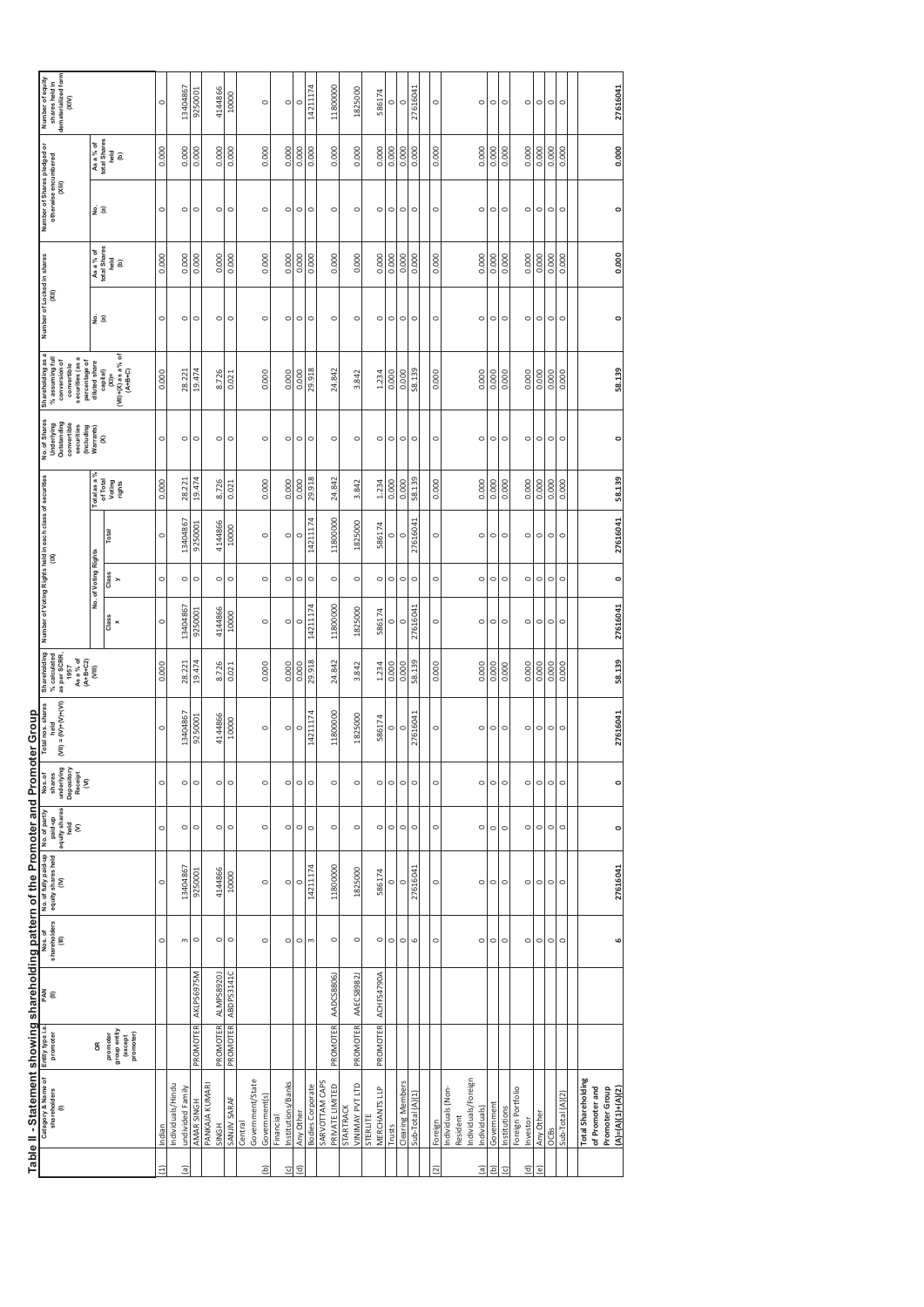|                                    | Table III - Statement show i<br>  Category & Name of PAN<br>  Shareholders (!)<br>  (!) |                                                                                                                                                                                                                                         |                     |                                 |                         |                               |                                                                 | Number of Voting Rights held in each class of<br>securities                               | $\tilde{\mathbf{z}}$            |                               |                                                                             |                                                                                                                                 |                                                                                                                                                                                                  | Number of Locked in<br>shares<br>(XII) |                                                                  |                                 |                                                                                                                  |                                                                         |
|------------------------------------|-----------------------------------------------------------------------------------------|-----------------------------------------------------------------------------------------------------------------------------------------------------------------------------------------------------------------------------------------|---------------------|---------------------------------|-------------------------|-------------------------------|-----------------------------------------------------------------|-------------------------------------------------------------------------------------------|---------------------------------|-------------------------------|-----------------------------------------------------------------------------|---------------------------------------------------------------------------------------------------------------------------------|--------------------------------------------------------------------------------------------------------------------------------------------------------------------------------------------------|----------------------------------------|------------------------------------------------------------------|---------------------------------|------------------------------------------------------------------------------------------------------------------|-------------------------------------------------------------------------|
|                                    |                                                                                         | <b>ing shareholding pattern of the Public shareholder</b><br>and a straight property property and the straight and the straight straight and the straight of the straight of<br>animals and straight property property and the straight |                     |                                 |                         |                               |                                                                 |                                                                                           | No. of Voting Rights            |                               |                                                                             |                                                                                                                                 |                                                                                                                                                                                                  | şε                                     | Asa% of<br>total<br>Shares<br>held<br>(b)                        |                                 | Number of Shares<br>pledged or otherwise<br>encumbered<br>No. As a<br>Asa % of<br>total<br>Shares<br>held<br>(b) | Number of<br>equity shares<br>held in<br>dematerialized<br>form<br>form |
|                                    |                                                                                         |                                                                                                                                                                                                                                         |                     |                                 |                         |                               |                                                                 | Class<br>x                                                                                | Class<br>y                      | Total                         | Total as a<br>% of<br>Total<br>Voting<br>rights                             | No. of<br>Shares<br>Underlying<br>Outstanding<br>Constanting<br>seconding<br>seconding<br>(Noticuding<br>Warrants)<br>Warrants) | $\begin{tabular}{ c c } \hline Sharabnding as a $\ast$ \ensuremath{\circ}$ \\ \hline assumption & full \\ \hline assumption \\ \hline computation \\ \hline computation \\ \hline \end{tabular}$ |                                        |                                                                  |                                 |                                                                                                                  |                                                                         |
| $\overline{a}$<br>$\Xi$            | Mutual Funds<br>Institutions                                                            | $\circ$<br>$\circ$                                                                                                                                                                                                                      | $\circ$<br>$\circ$  | $\circ$<br>$\circ$              | $\circ$<br>$\circ$      | $\circ$<br>$\circ$            | 0.000<br>0.000                                                  | $\circ$<br>$\circ$                                                                        | $\circ$                         | $\circ$<br>$\circ$            | 0.000                                                                       | $\circ$<br>$\circ$                                                                                                              | 0.000<br>$rac{0}{2}$                                                                                                                                                                             | $\circ$<br>$\circ$                     | 0.000                                                            | $\circ$<br>$\circ$              | 0.000<br>0.000                                                                                                   | $\circ$<br>$\circ$                                                      |
| <b>a</b>                           | Venture Capital<br>Funds                                                                | $\circ$                                                                                                                                                                                                                                 | $\circ$             | $\circ$                         | $\circ$                 | $\circ$                       | 0.000                                                           | $\circ$                                                                                   | $\circ$                         | $\circ$                       | 0.000                                                                       | $\circ$                                                                                                                         | 0.000                                                                                                                                                                                            | $\circ$                                | 0.000                                                            | $\circ$                         | 0.000                                                                                                            | $\circ$                                                                 |
| $\overline{c}$                     | Alternate                                                                               | $\circ$                                                                                                                                                                                                                                 | $\circ$             | $\circ$                         | $\circ$                 | $\circ$                       | 0.000                                                           | $\circ$                                                                                   | $\circ$                         | $\circ$                       | 0.000                                                                       | $\circ$                                                                                                                         | 0.000                                                                                                                                                                                            | $\circ$                                | 0.000                                                            | $\circ$                         | 0.000                                                                                                            | $\circ$                                                                 |
| $\hat{a}$                          | Investment Funds<br>Foreign Venture<br>Capital Investors                                | $\circ$                                                                                                                                                                                                                                 | $\circ$             | $\circ$                         | $\circ$                 | $\circ$                       | 0.000                                                           | $\circ$                                                                                   | $\circ$                         | $\circ$                       | 0.000                                                                       | $\circ$                                                                                                                         | 0.000                                                                                                                                                                                            | $\circ$                                | 0.000                                                            | $\circ$                         | 0.000                                                                                                            | $\circ$                                                                 |
| $\widehat{e}$                      | Foreign Portfolio<br>Investors                                                          | $\overline{\phantom{0}}$                                                                                                                                                                                                                | 1000                | $\circ$                         | $\circ$                 | 1000                          | 0.002                                                           | 1000                                                                                      | $\circ$                         | 1000                          | 0.002                                                                       | $\circ$                                                                                                                         | 0.002                                                                                                                                                                                            | $\circ$                                | 0.000                                                            | $\circ$                         | 0.000                                                                                                            | 1000                                                                    |
| $\in$                              | Institutions/Banks<br>Financial                                                         | $\circ$                                                                                                                                                                                                                                 | $\circ$             | $\circ$                         | $\circ$                 | $\circ$                       | 0.000                                                           | $\circ$                                                                                   | $\circ$                         | $\circ$                       | 0.000                                                                       | $\circ$                                                                                                                         | 0.000                                                                                                                                                                                            | $\circ$                                | 0.000                                                            | $\circ$                         | 0.000                                                                                                            | $\circ$                                                                 |
| $\overline{g}$                     | Insurance                                                                               | $\circ$                                                                                                                                                                                                                                 | $\circ$             | $\circ$                         | $\circ$                 | $\circ$                       | 0.000                                                           | $\circ$                                                                                   | $\circ$                         | $\circ$                       | 000<br>d                                                                    | $\circ$                                                                                                                         | 0.000                                                                                                                                                                                            | $\circ$                                | 0.000                                                            | $\circ$                         | 0.000                                                                                                            | $\circ$                                                                 |
| $\widehat{\epsilon}$               | Companies<br>Provident<br>Funds/Pension<br>Funds                                        | $\circ$                                                                                                                                                                                                                                 | $\circ$             | $\circ$                         | $\circ$                 | $\circ$                       | 0.000                                                           | $\circ$                                                                                   |                                 | $\circ$                       | 0.000                                                                       | $\circ$                                                                                                                         | 0.000                                                                                                                                                                                            | $\circ$                                | 0.000                                                            | $\circ$                         | 0.000                                                                                                            | $\circ$                                                                 |
| Ξ                                  | Any Othe                                                                                | $\circ$                                                                                                                                                                                                                                 | $\circ$             | $\circ$                         | $\circ$                 | $\circ$                       | 0.000                                                           | $\circ$                                                                                   | $\circ$                         | $\circ$                       | 0.000                                                                       | $\circ$                                                                                                                         | 0.000                                                                                                                                                                                            | $\circ$                                | 0.000                                                            | $\circ$                         | 0.000                                                                                                            | $\circ$                                                                 |
|                                    | Foreign Institutional<br>Investors                                                      | $\circ$ $\circ$                                                                                                                                                                                                                         | $\circ$             |                                 |                         |                               |                                                                 |                                                                                           |                                 |                               | 0.000                                                                       | $\circ$ $\circ$                                                                                                                 |                                                                                                                                                                                                  |                                        | 0.000                                                            |                                 | 0.000                                                                                                            |                                                                         |
|                                    | QFI - Corporate<br>Sub-Total (B)(1)                                                     |                                                                                                                                                                                                                                         | $\frac{1000}{1000}$ | $\circ$ $\circ$ $\circ$         | $\circ$ $\circ$ $\circ$ | $\circ$ $\circ$ $\frac{8}{5}$ | $0.000$<br>$0.002$                                              | $\circ$ $\circ$ $\frac{8}{5}$                                                             | $\circ$ $\circ$ $\circ$         | $\circ$ $\circ$ $\frac{8}{5}$ | 0.000                                                                       | $\circ$                                                                                                                         | $0.000$<br>$0.002$                                                                                                                                                                               | $\circ$ $\circ$ $\circ$                | $\frac{0.000}{0.000}$                                            | $\circ$ $\circ$ $\circ$         | 0.000                                                                                                            | $\circ$ $\circ$ $\frac{8}{9}$                                           |
|                                    | Government/State<br>Central                                                             |                                                                                                                                                                                                                                         |                     |                                 |                         |                               |                                                                 |                                                                                           |                                 |                               |                                                                             |                                                                                                                                 |                                                                                                                                                                                                  |                                        |                                                                  |                                 |                                                                                                                  |                                                                         |
| $\Omega$                           | Govemment(s)/Presi<br>dent of India<br>Sub-Total (B)(2)                                 |                                                                                                                                                                                                                                         |                     | $\circ$ $\circ$                 | $\circ$                 |                               | 0.000                                                           |                                                                                           | $\circ$ $\circ$                 |                               | $\frac{8}{100}$<br>ರ ರ                                                      | $\circ$                                                                                                                         | 0.000                                                                                                                                                                                            |                                        | 0.000                                                            | $\circ$ $\circ$                 | 0.000                                                                                                            |                                                                         |
|                                    |                                                                                         | $\circ$ $\circ$                                                                                                                                                                                                                         | $\circ$             |                                 | $\circ$                 | $\circ$                       |                                                                 | $\circ$                                                                                   |                                 | $\circ$                       |                                                                             |                                                                                                                                 | 0.000                                                                                                                                                                                            | $\circ$                                |                                                                  |                                 |                                                                                                                  | $\circ$                                                                 |
| $\widehat{\mathfrak{G}}$           | Non-Institutions                                                                        | $\circ$ $\circ$                                                                                                                                                                                                                         | $\circ$             | $\circ$                         | $\circ$                 | $\circ$                       | 0.000                                                           | $\circ$                                                                                   | $\circ$ $\circ$                 | $\circ$                       | 0.000                                                                       | $\circ$                                                                                                                         | 0.000                                                                                                                                                                                            | $\circ$                                | 0.000                                                            | $\circ$ $\circ$                 | 0.000                                                                                                            | $\circ$ $\circ$                                                         |
| ම                                  | Individuals                                                                             |                                                                                                                                                                                                                                         |                     |                                 | $\circ$                 | $\circ$                       | 0.000                                                           |                                                                                           |                                 | $\circ$                       | 0.000                                                                       | $\circ$                                                                                                                         |                                                                                                                                                                                                  |                                        | 0.000                                                            |                                 | 0.000                                                                                                            |                                                                         |
|                                    | shareholders holding<br>nominal share<br>capital up to Rs.2<br>i) Individual<br>Lakhs.  | 23361                                                                                                                                                                                                                                   | 12099133            | $\circ$                         | $\circ$                 | 12099133                      | 25.472                                                          | 12099133                                                                                  | $\circ$                         | 12099133                      | 25.472                                                                      | $\circ$                                                                                                                         | 25.472                                                                                                                                                                                           | $\circ$                                | 0.000                                                            | $\circ$                         | 0.000                                                                                                            | 12071927                                                                |
|                                    | shareholders holding<br>capital in excess of<br>nominal share<br>ii) Individual         | 54                                                                                                                                                                                                                                      | 4732483             | $\circ$                         | $\circ$                 | 1732483                       | 9.963                                                           | 4732483                                                                                   | $\circ$                         | 4732483                       | .963<br>െ                                                                   | $\circ$                                                                                                                         | 9.963                                                                                                                                                                                            | $\circ$                                | 0.000                                                            | $\circ$                         | 0.000                                                                                                            | 4732483                                                                 |
| $\boxed{\underline{\mathfrak{S}}}$ | Rs.2 Lakhs.<br>NBFCs registered<br>With RBI                                             | $\circ$                                                                                                                                                                                                                                 | $\circ$ $\circ$     | $\circ$                         | $\circ$                 | $\circ$ $\circ$               | $\frac{0.000}{0.000}$                                           | $\circ$ $\circ$                                                                           | $\circ$                         | $\circ$                       | 0.000                                                                       | $\circ$                                                                                                                         | 0.000                                                                                                                                                                                            | $\circ$ $\circ$                        | 0.000                                                            | $\circ$ $\circ$                 | $\frac{0.000}{0.000}$                                                                                            | $\circ$                                                                 |
|                                    | Overseas Depositors<br>vee Trusts<br>mploy                                              |                                                                                                                                                                                                                                         |                     |                                 | $\circ$                 |                               |                                                                 |                                                                                           |                                 | $\circ$                       |                                                                             |                                                                                                                                 |                                                                                                                                                                                                  |                                        |                                                                  |                                 |                                                                                                                  |                                                                         |
|                                    | (holding<br>DRs)(balancing                                                              |                                                                                                                                                                                                                                         |                     |                                 |                         |                               |                                                                 |                                                                                           |                                 |                               |                                                                             |                                                                                                                                 |                                                                                                                                                                                                  |                                        |                                                                  |                                 |                                                                                                                  |                                                                         |
| $(d)$<br>$(e)$                     | figure)<br>Any Other<br>Bodies Corporate<br>QFI - Individual                            | 이이워이글                                                                                                                                                                                                                                   | $\frac{1}{2}$       | $\circ$ $\circ$ $\circ$ $\circ$ | $\circ$ $\circ$ $\circ$ | $\frac{0}{2553205}$           | $\begin{array}{r} 0.000 \\ 0.000 \\ 5.375 \\ 0.000 \end{array}$ | $\begin{array}{r} 0 \\ \hline 0 \\ \hline 2553205 \\ \hline 0 \\ 0 \\ \hline \end{array}$ | $\circ$ $\circ$ $\circ$ $\circ$ | $\frac{0}{2553205}$           | $rac{1}{\frac{1}{2}} \left  \frac{1}{2} \right  \left  \frac{1}{2} \right $ | $\circ$ $\circ$                                                                                                                 | $\begin{array}{r} 0.000 \\ 0.000 \\ 5.375 \\ 0.000 \end{array}$                                                                                                                                  | $\circ \circ \circ \circ \circ$        | $\begin{array}{ l} 0.000 \\ 0.000 \\ 0.000 \\ 0.000 \end{array}$ | $\circ$ $\circ$ $\circ$ $\circ$ | $\begin{array}{ l} 0.000 \\ 0.000 \\ 0.000 \\ 0.000 \end{array}$                                                 | $\frac{1}{\frac{1}{2553205}}$                                           |
|                                    |                                                                                         |                                                                                                                                                                                                                                         |                     |                                 |                         |                               |                                                                 |                                                                                           |                                 | $\circ$                       |                                                                             | $\circ$                                                                                                                         |                                                                                                                                                                                                  |                                        |                                                                  |                                 |                                                                                                                  |                                                                         |
|                                    | NRI - Repatriable<br>NRI - Non-                                                         |                                                                                                                                                                                                                                         | 289534              |                                 | $\circ$                 | 289534                        |                                                                 |                                                                                           |                                 | 289534                        | 0.610                                                                       | $\circ$                                                                                                                         |                                                                                                                                                                                                  |                                        |                                                                  | $\circ$                         |                                                                                                                  | 289534                                                                  |
|                                    | Repatriable                                                                             | $\overline{a}$                                                                                                                                                                                                                          | 48589               | $\circ$                         | $\circ$                 | 48589                         | 0.102                                                           | 48589                                                                                     | $\circ$                         | 48589                         | 0.102                                                                       | $\circ$                                                                                                                         | 0.102                                                                                                                                                                                            | $\circ$                                | 0.000                                                            | $\circ$                         | 0.000                                                                                                            | 48589                                                                   |
|                                    | Trusts<br><b>OCBs</b>                                                                   | $\circ$                                                                                                                                                                                                                                 | $\circ$<br>∘∣       | $\circ$<br>$\circ$              | $\circ$<br>$\circ$      | $\circ$<br>$\circ$            | 0.000<br>0.000                                                  | $\circ$<br>$\circ$                                                                        | $\circ$<br>$\circ$              | $\circ$<br>$\circ$            | 0.000<br>0.000                                                              | $\circ$<br>$\circ$                                                                                                              | 0.000<br>0.000                                                                                                                                                                                   | $\circ$ $\circ$                        | 0.000<br>0.000                                                   | $\circ$                         | 0.000<br>0.000                                                                                                   | $\circ$<br>∘∣                                                           |
|                                    | Clearing Memebers<br>IEPF Authority                                                     | $\frac{11}{2}$                                                                                                                                                                                                                          | 36046               | $\circ$                         | $\circ$                 | 136046                        | 0.286                                                           | 136046                                                                                    | $\circ$                         | 136046                        | 0.286                                                                       | $\circ$                                                                                                                         | 0.286                                                                                                                                                                                            | $\circ$                                | 0.000                                                            | $\circ$                         | 0.000                                                                                                            | 136046                                                                  |
|                                    | Unclaimed Shares                                                                        |                                                                                                                                                                                                                                         |                     |                                 |                         |                               |                                                                 |                                                                                           |                                 |                               |                                                                             |                                                                                                                                 |                                                                                                                                                                                                  |                                        |                                                                  |                                 |                                                                                                                  |                                                                         |
|                                    | Sub-Total (B)(3)<br>Ąς                                                                  | 23727<br>$\circ$                                                                                                                                                                                                                        | 19882959<br>$\circ$ | $\circ$<br>$\circ$              | $\circ$<br>$\circ$      | 19882959<br>$\circ$           | 41.859<br>0.000                                                 | 9882959<br>$\circ$                                                                        | $\circ$<br>$\circ$              | 19882959<br>$\circ$           | 41.859<br>0.000                                                             | $\circ$<br>$\circ$                                                                                                              | 41.859<br>0.000                                                                                                                                                                                  | $\circ$<br>$\circ$                     | 0.000<br>0.000                                                   | $\circ$<br>$\circ$              | 0.000<br>0.000                                                                                                   | 9855753<br>$\circ$                                                      |
|                                    |                                                                                         |                                                                                                                                                                                                                                         |                     |                                 |                         |                               |                                                                 |                                                                                           |                                 |                               |                                                                             |                                                                                                                                 |                                                                                                                                                                                                  |                                        |                                                                  |                                 |                                                                                                                  |                                                                         |
|                                    | Total Public<br>Shareholding<br>(B)=(B)(1)+(B)(2)+(B)<br>(3)                            | 23728                                                                                                                                                                                                                                   | 19883959            |                                 | $\circ$                 | 19883959                      | 41.861                                                          | 19883959                                                                                  | $\circ$                         | 19883959 41.861               |                                                                             |                                                                                                                                 | 41.861                                                                                                                                                                                           | $\circ$                                | 0.000                                                            | $\circ$                         | 0.000                                                                                                            | 19856753                                                                |